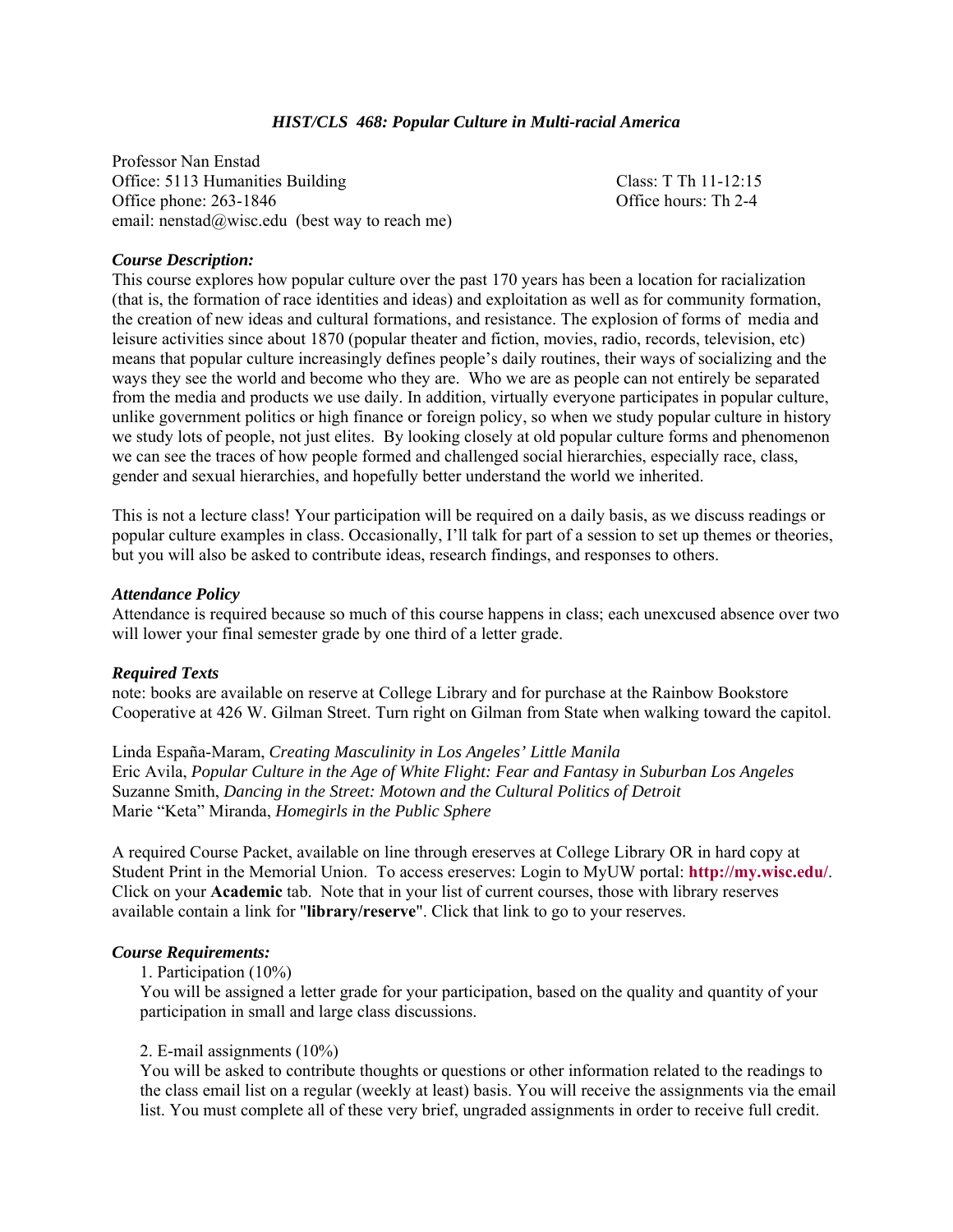3. Position Paper (15%)

This paper will ask you to take a position on a question emerging from Part 1, Unit 1. 3 pages.

4. Toys Я Us Field Research Paper (20%)

This is a paper on the ways that commodities construct and/or challenge race and gender hierarchies in our society. It will utilize analytical frameworks learned from our readings to design and conduct a focused field research project at Toys Я Us. Results will be analyzed in a written paper, 4-5 pages.

5. Paper on Part 2 (20%)

This paper will ask you to deepen your engagement with the readings in Part 2 of the course. You will have some choice on what to write about. 5-6 pages

6. Project on Part 3 (25%)

This project, based on your own research, will explore a historical or contemporary instance in which popular culture was part of a social movement, or participated in the "public sphere". Topic and format are determined by you according to your interests, in consultation with me. It can be a paper (if so, 7-8 pages) or some other medium such as video, website, performance, etc.

*Course Schedule* (note: compete readings before class. Please bring relevant readings to class.)

# **Part 1: Foundations**

## *Unit One: Race as Performance*

Week 1: *How is Race Performance?*  T 9/5 Introductions Th 9/7 Handout—Obadike; Kelley.

Week 2: *Love and Theft: Racialization in the era of Commercialized Recreation*  T 9/12 Roediger, "White Skins, Black Masks" Packet Th 9/14 Sotiropoulos "Vaudeville Stages and Black Bohemia" and "Coda: Hokum Redux" Packet

Week 3: *Occupying Contradictions and Contradictory Occupations*  T 9/19 Kasson, "American Indian Performers in the Wild West" Packet Th 9/21 Garcia, "Just Put on that Padua Hills Smile" Packet

*Unit Two: Race as Commodity* Week 4: *How is Race a Commodity?*  T 9/26 **DUE: Position Paper**  reading: please look at these two websites: http://obadike.tripod.com/ebay.html http://www.rent-a-negro.com/ Th 9/28 Beltrán, "Dolores Del Rio, the 1st 'Latin Invasion,' & Hollywood's Transition to Sound" Packet; Ruiz, "Starstruck" Packet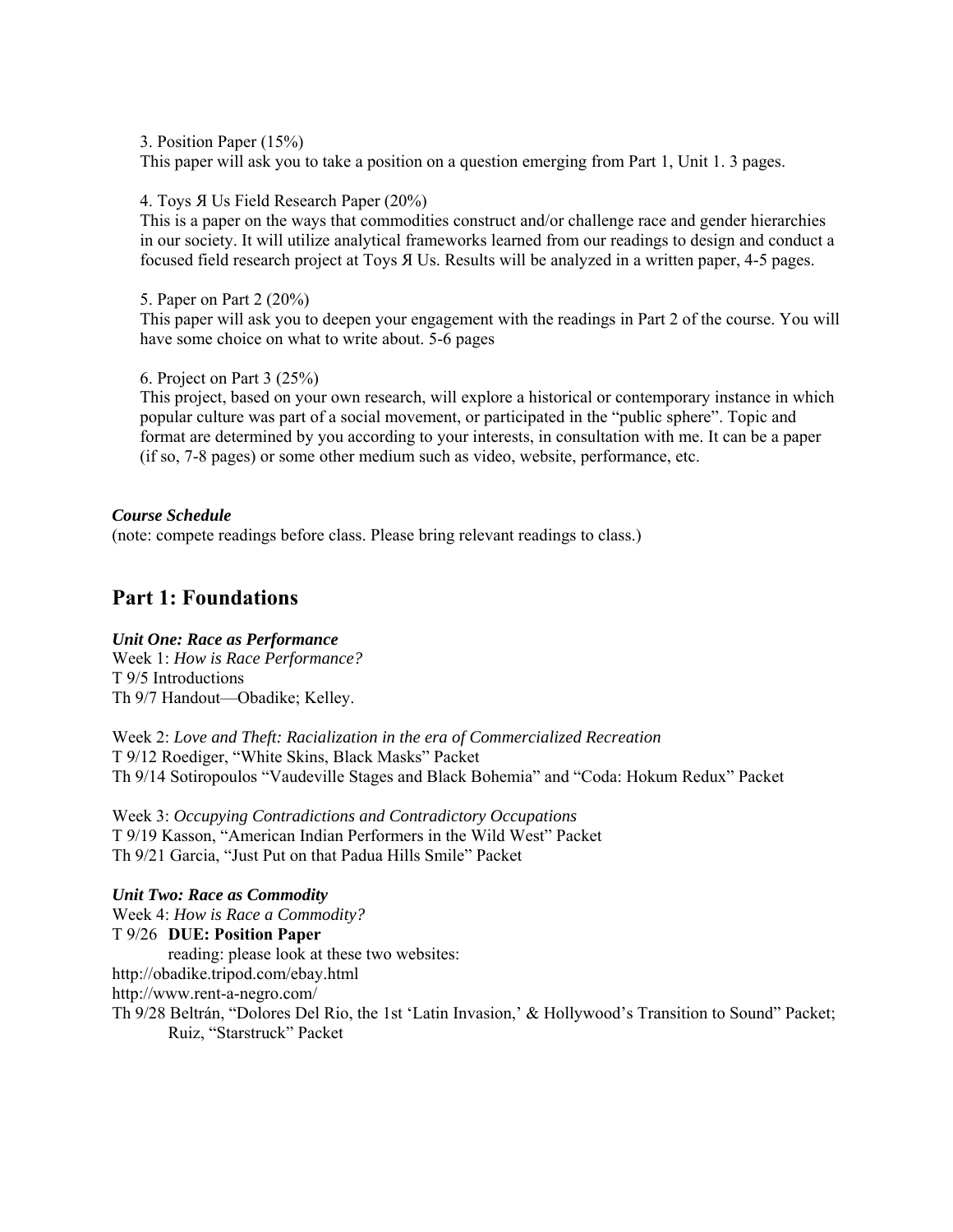Week 5: *Toys and Race Learning* T 10/3 Chin, "Ethnically Correct Dolls: Toying With the Race Industry" Packet; Morrison, *The Bluest Eye* excerpt, Packet Th 10/5 Negrón-Muntaner, "Barbies Hair: Selling Out Puerto Rican Identity in the Global Market" Packet. NOTE: TRIP TO TOYS A US MUST HAPPEN BY THIS CLASS SESSION!!

# **Part 2: Geographies**

*Unit Three: Communities in formation; communities in conflict*  Week 6: *How Do Ethnically-based Communities Form?* T 10/10 España-Maram, *Creating Masculinity* SKIM pp 1-50; READ pp. 51-72. Th 10/12 **DUE: 'Toys Я Us' Paper**. No new reading.

Week 7: *Youth Culture, Style and Conflict* T 10/17 España-Maram, *Creating Masculinity* pp. 73-104; Streible, "Race and the Reception of Jack Johnson Films" Packet Th 10/19 España-Maram, *Creating Masculinity* pp. 105-164.

Week 8 *Multi-racial and Heterogenous Urban Spaces* 

T 10/24 Cosgrove "The Zoot Suit and Style Warfare" Packet Kelley, "The Riddle of the Zoot" Packet

*Unit Four: Suburbanization and the New Geography of Race* 

Th 10/26: *How did Suburbanization affect Racialization?* Avila, *Popular Culture in the Age of White Flight,* pp. 1-64

Week 9: *Racialized Spaces—the City and the Television* T 10/31 Avila, *Popular Culture in the Age of White Flight,* pp. 106-144; Lim, "Contested Beauty: Asian American Beauty Culture during the Cold War" Packet. Th 11/2 Avila, *Popular Culture in the Age of White Flight* pp. 145-184.

Week 10: *Who We Become in Racialized Space and the Difference it Makes* T 11/7 Avila, *Popular Culture in the Age of White Flight* pp. 185-242.

# **Part 3: Movements**

*Unit Five: Civil Rights, Nationalism and Popular Cultures*  Th 11/9: *Post-WWII Multiracial Spaces and Emerging Identities*  Garcia, "Memories of El Monte: Dance Halls and Youth Culture…" Packet

Week 11: *How did Popular Culture Institutions Intersect with Civil Rights Movements?* T 11/14 Smith, *Dancing in the Street,* pp. 54-93; Ward, "A Dixie Dilemma" and "Conclusion" Packet. Th 11/16 **DUE: Paper on Part 2.** No reading.

Week 12: *Art and Social Transformation I* T 11/21 Smith, *Dancing in the Street,* pp. 94-180. Th 11/23 Smith, *Dancing in the Street,* pp. 181-246.